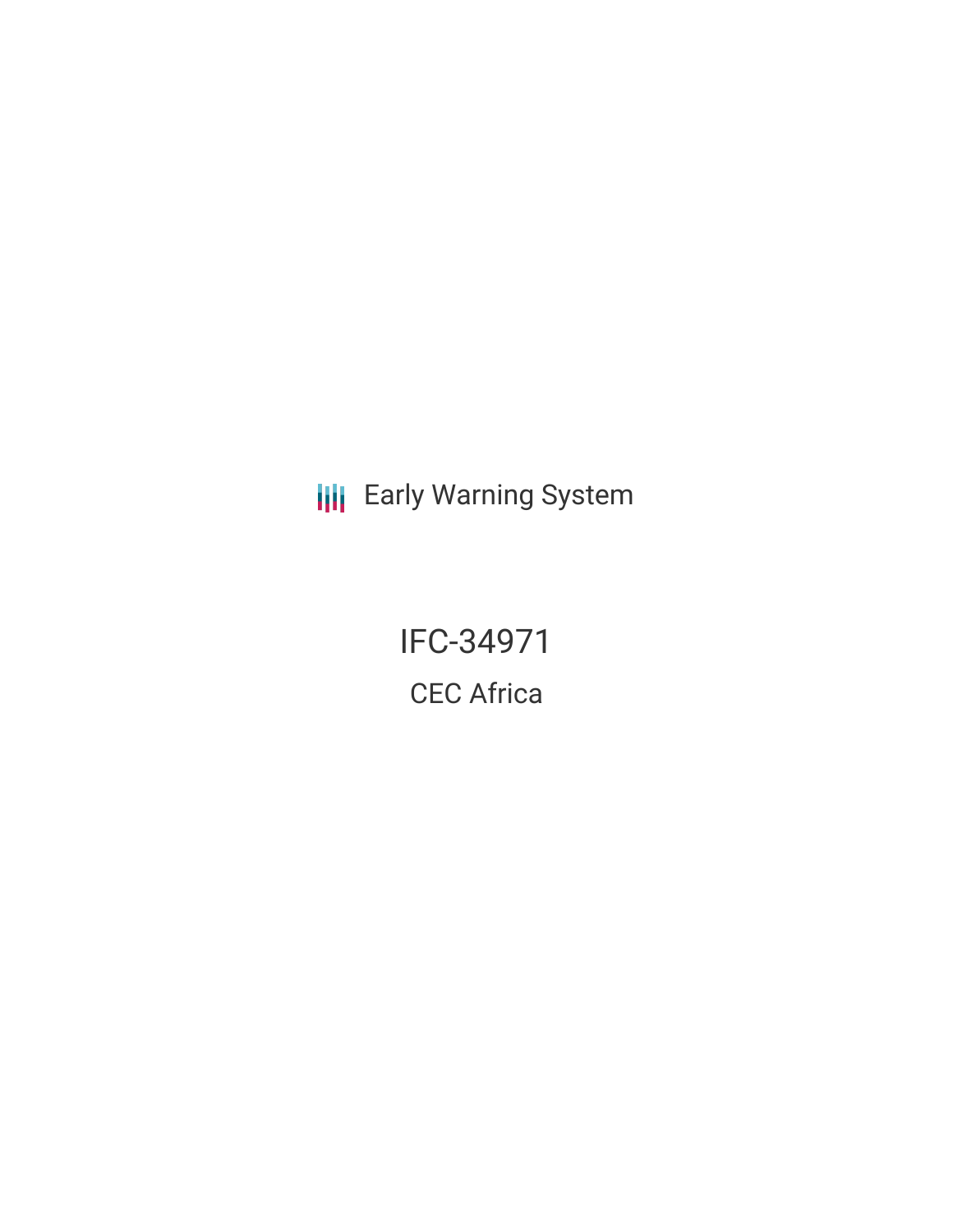# **Quick Facts**

| <b>Countries</b>               | Sierra Leone                            |
|--------------------------------|-----------------------------------------|
| <b>Specific Location</b>       | Freetown                                |
| <b>Financial Institutions</b>  | International Finance Corporation (IFC) |
| <b>Status</b>                  | Proposed                                |
| <b>Bank Risk Rating</b>        | B                                       |
| <b>Voting Date</b>             | 2016-05-22                              |
| <b>Borrower</b>                | <b>CEC Africa SL</b>                    |
| <b>Sectors</b>                 | Construction, Energy                    |
| <b>Investment Type(s)</b>      | Loan                                    |
| <b>Investment Amount (USD)</b> | $$30.00$ million                        |
| <b>Project Cost (USD)</b>      | \$134.00 million                        |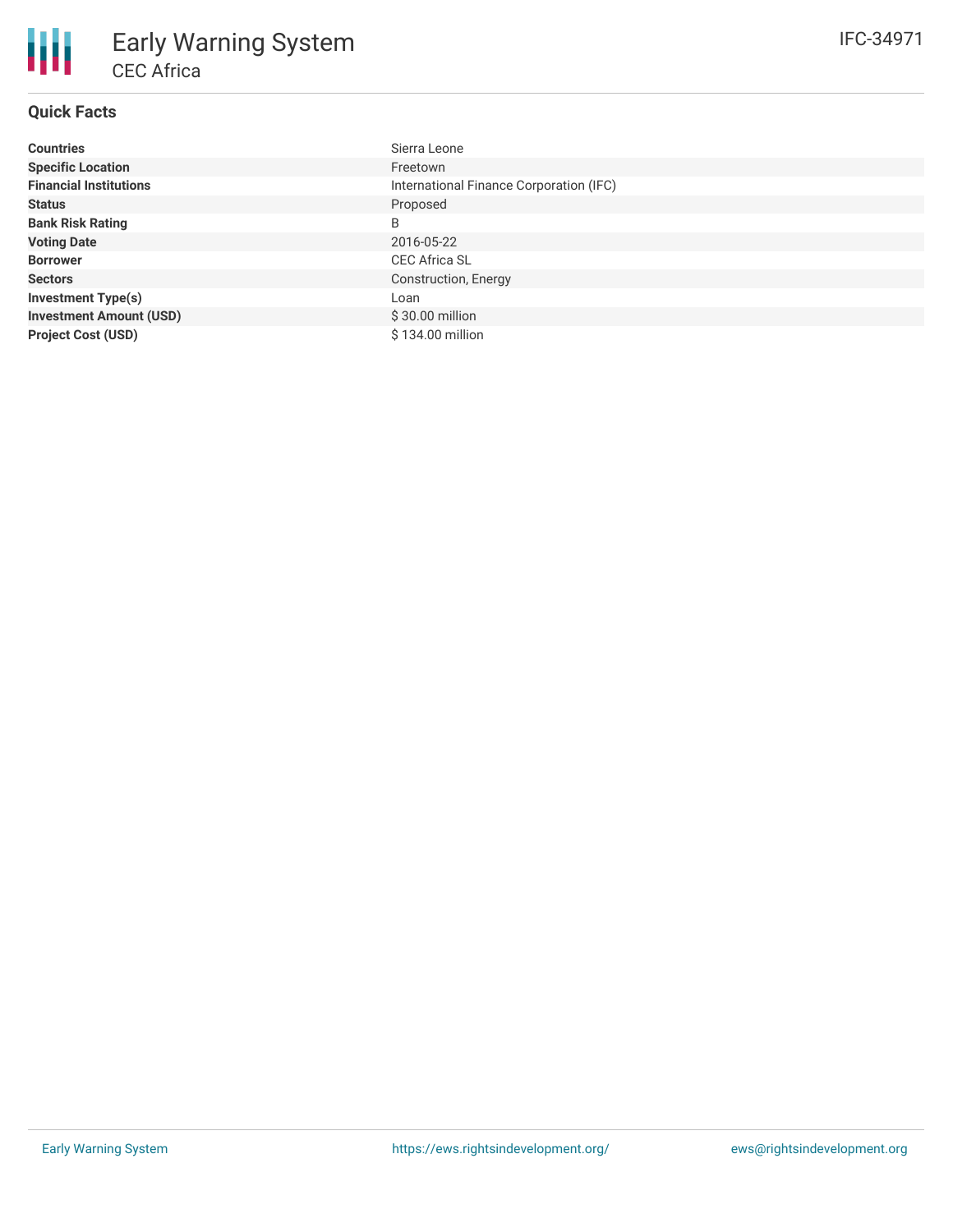

## **Project Description**

This project finances the construction of a Heavy Fuel Oil fired power plant.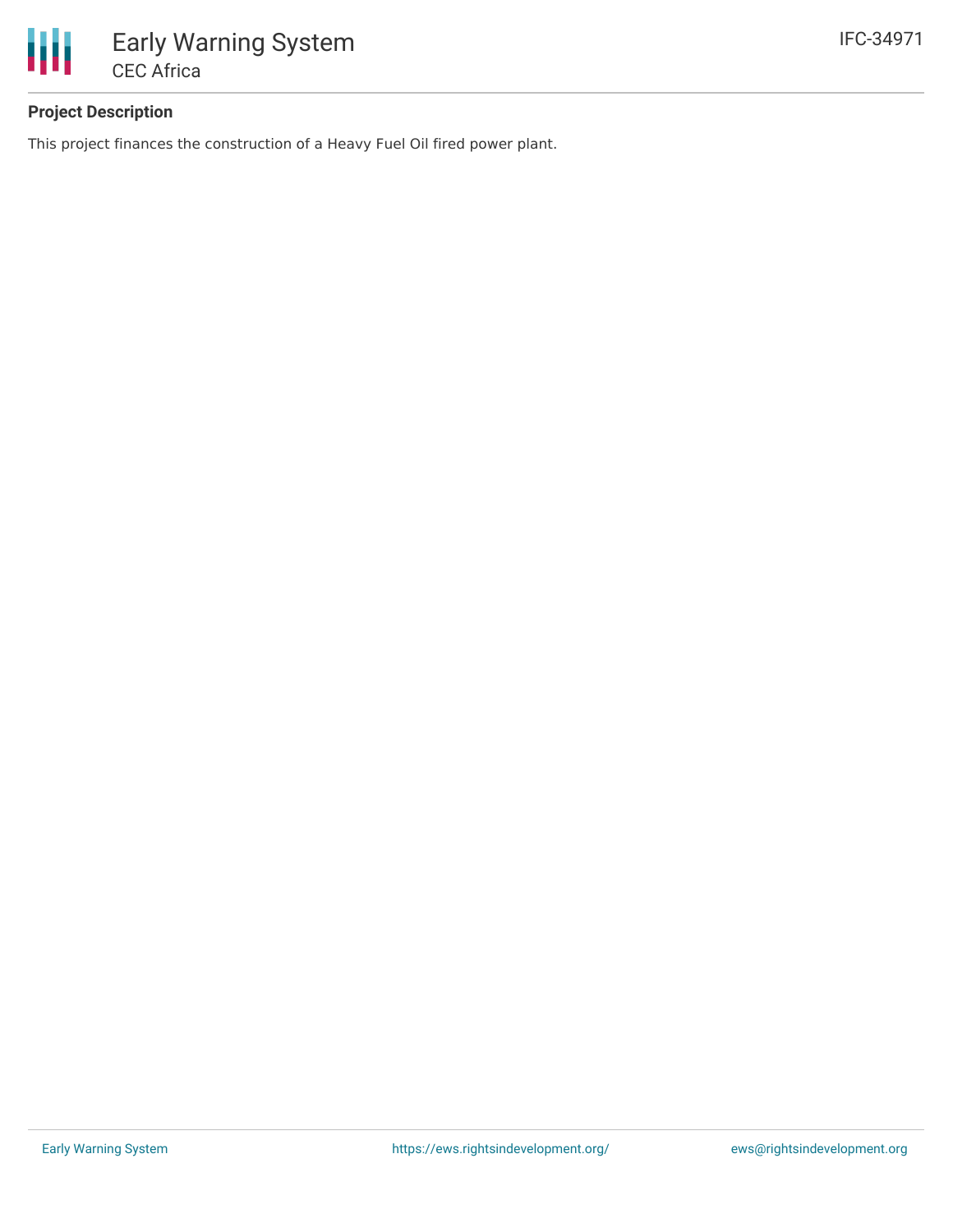## **Investment Description**

• International Finance Corporation (IFC)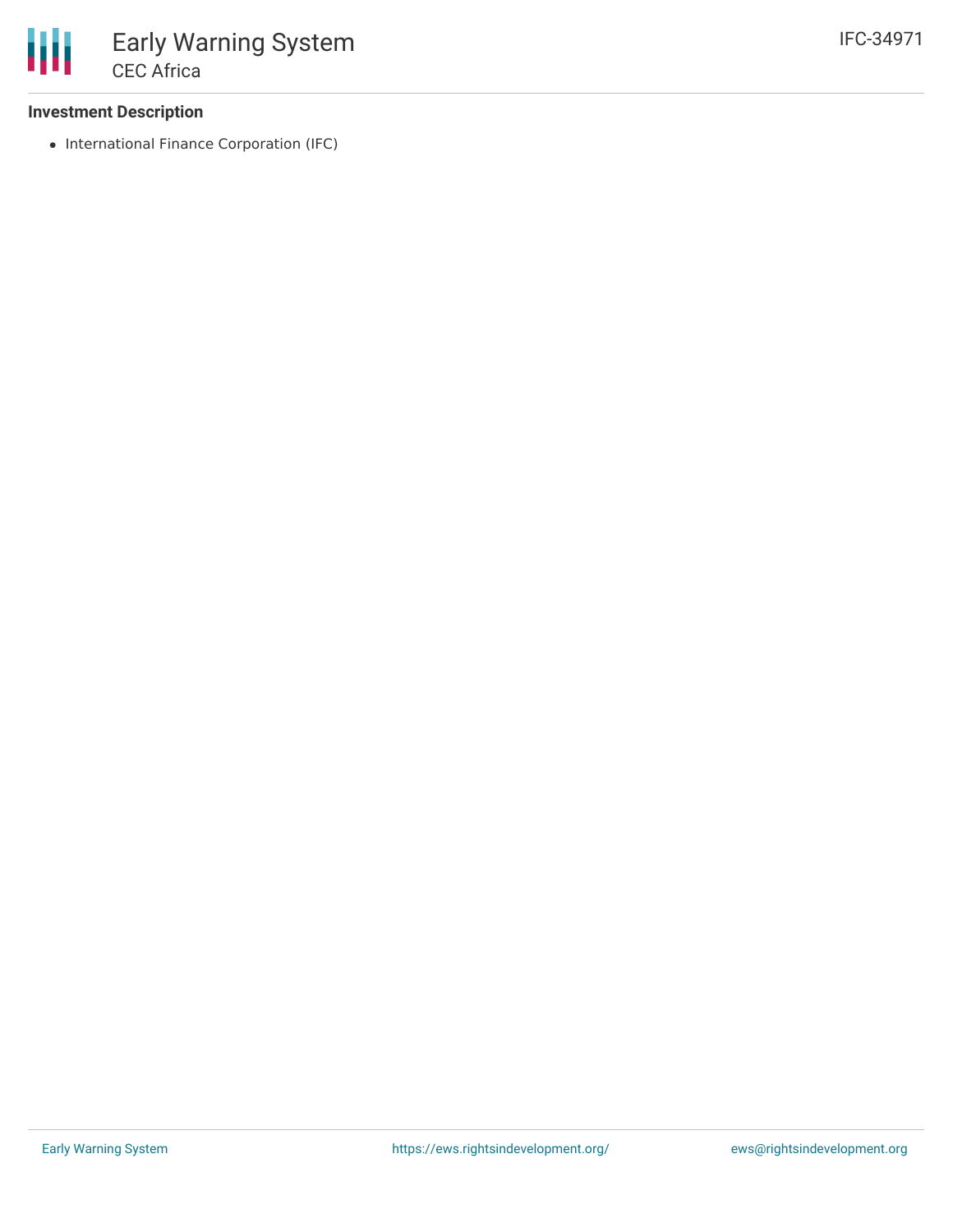

## **Contact Information**

General IFC Inquiries IFC Corporate Relations 2121 Pennsylvania Avenue, NW Washington DC 20433 Telephone: 202-473-3800 Fax: 202-974-4384 E Mail: Webmaster

#### ACCOUNTABILITY MECHANISM OF IFC/MIGA

The Compliance Advisor Ombudsman (CAO) is the independent complaint mechanism and fact-finding body for people who believe they are likely to be, or have been, adversely affected by an IFC or MIGA- financed project. If you submit a complaint to the CAO, they may assist you in resolving a dispute with the company and/or investigate to assess whether the IFC is following its own policies and procedures for preventing harm to people or the environment. If you want to submit a complaint electronically, you can email the CAO at CAO@worldbankgroup.org. You can learn more about the CAO and how to file a complaint at http://www.cao-ombudsman.org/